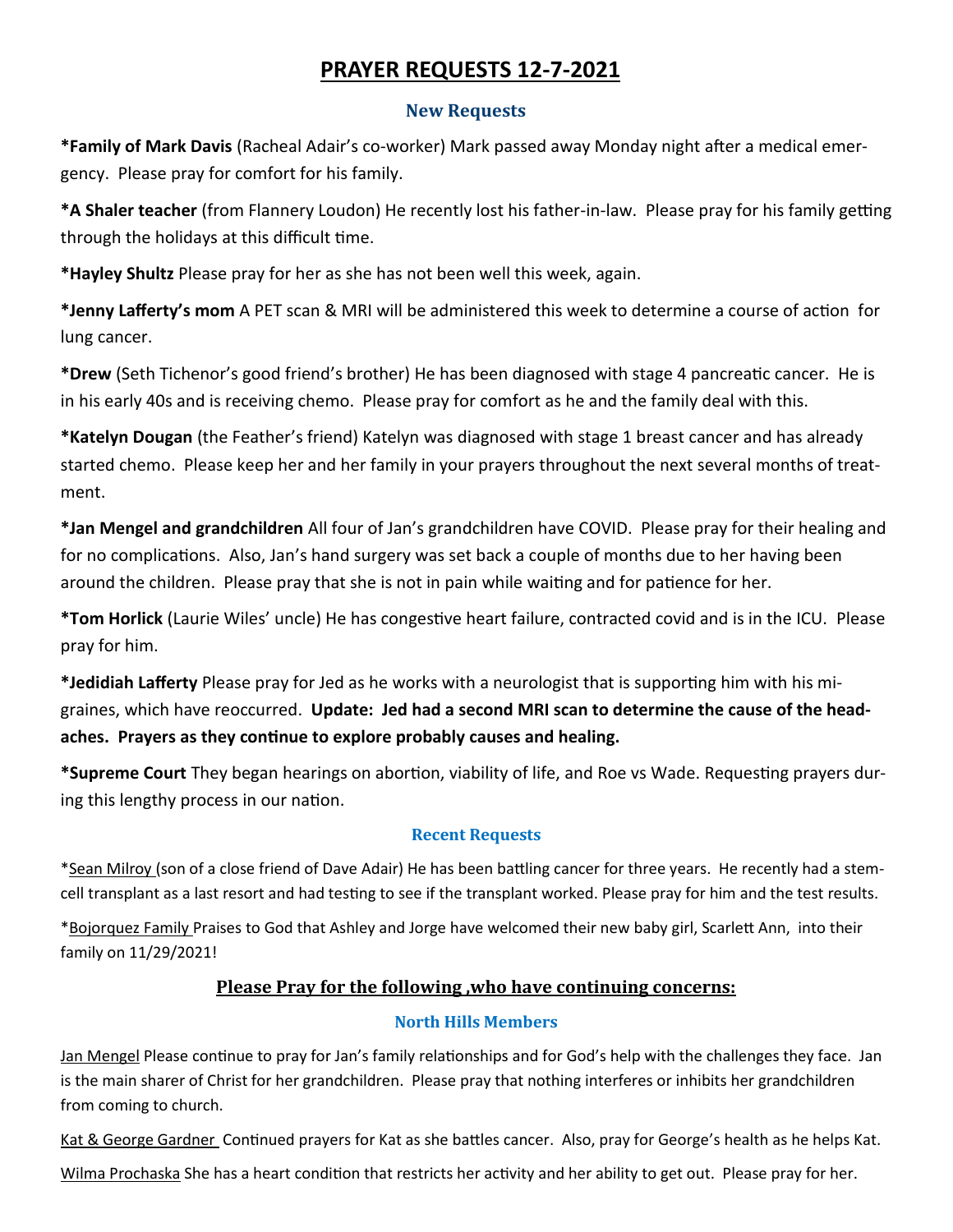#### **Friends and Family**

Cindy Nuckolls (Vivian Parker's daughter's, Holly, Mother-in-law) Her cancer has metastasized and Cindy is struggling with her chemo. Please keep her in prayer.

Dennis Prochaska (Wilma Prochaska's nephew) Please pray for Dennis's strength and comfort. Also pray for his family. He is diagnosed with ALS (Lou Gehrig's disease). Update: Dennis is now in need of help with his daily activities. His three grown sons, who don't live far and his fiancé are all sharing the responsibility. They are taking it one day at a time. Please pray for strength and peace for all of them.

Doreen Lowe (friend of the Rausch family) She has been diagnosed with advanced stage ovarian cancer. Please pray for her as she will be receiving 4 months of chemotherapy.

Justin Aikens (Susan Parson's brother) He is in need of a living donor for a liver transplant. Please pray that he is able to find a match/someone willing to donate part of their liver for him very soon.

Karen & 12 year old son (Phyllis Renner's co-worker) Karen's son was diagnosed with Lymphoma and will have to undergo chemotherapy. Please pray for them.

Levi and Lainey Chisholm (Friends of the Steigerwalds) They are 2 year old twins that had a bad accident. Praises that Lainey is coming along! But, Levi is showing signs of severe brain damage. Please pray for healing for both with special prayers of a miracle for Levi.

Louise Craft **(**Amy McCumsey's aunt) Please pray for her as she has colon cancer. Prayers for continued positive health are appreciated.

Matthew Lafferty's Grandmother She has been diagnosed with grade 1 cancer. Please pray for God to take away her cancer.

Millie (Walt Rauch's mom) She started chemo and radiation to treat throat cancer. Please pray for comfort and peace of mind. Also, prayers for wisdom for those treating her.

Pam Kos (Tom Kos's sister-in-law) Prayers while she continues her kidney dialyses.

Pat (Jenny Lafferty's aunt) She was diagnosed with a very aggressive lung cancer that has already spread many places in her body. She has less than three months to live without treatment. She, however, is choosing treatment of chemo and radiation. She is in a lot of pain. Please pray for her healing.

Riley Faith (Phyllis Renner's friend's granddaughter) She is 4 years old and fighting stage 4 cancer.

Robert Wiezorek (Mary Ann Clayton's cousin) He is in his late 60s and was diagnosed with inoperable lung cancer. Please pray for him as he is receiving radical chemotherapy and radiation. After having challenges with his heart as well, he had part of his heart condition stabilized with a cardiovascular procedure and medication. Please continue to pray for him as they continue to treat his conditions. He is also feeling depressed and is physically run down.

Tina Oshlick (Buddy Veiga's cousin) Prayers for Tina as she fights bone cancer with expensive weekly treatments while caring for her young autistic son. Her cancer continues to spread despite experimental and traditional treatments. She continues to get treatment for the cancer and they remain cautiously optimistic that she will continue to be able to tolerate the Chemo.

### **Christian Concerns:**

The Church Prayers for Christian unity. Prayers for the efforts to grow and plant. Prayers for all unspoken requests.

Prayers for the lost and those seeking the Lord.